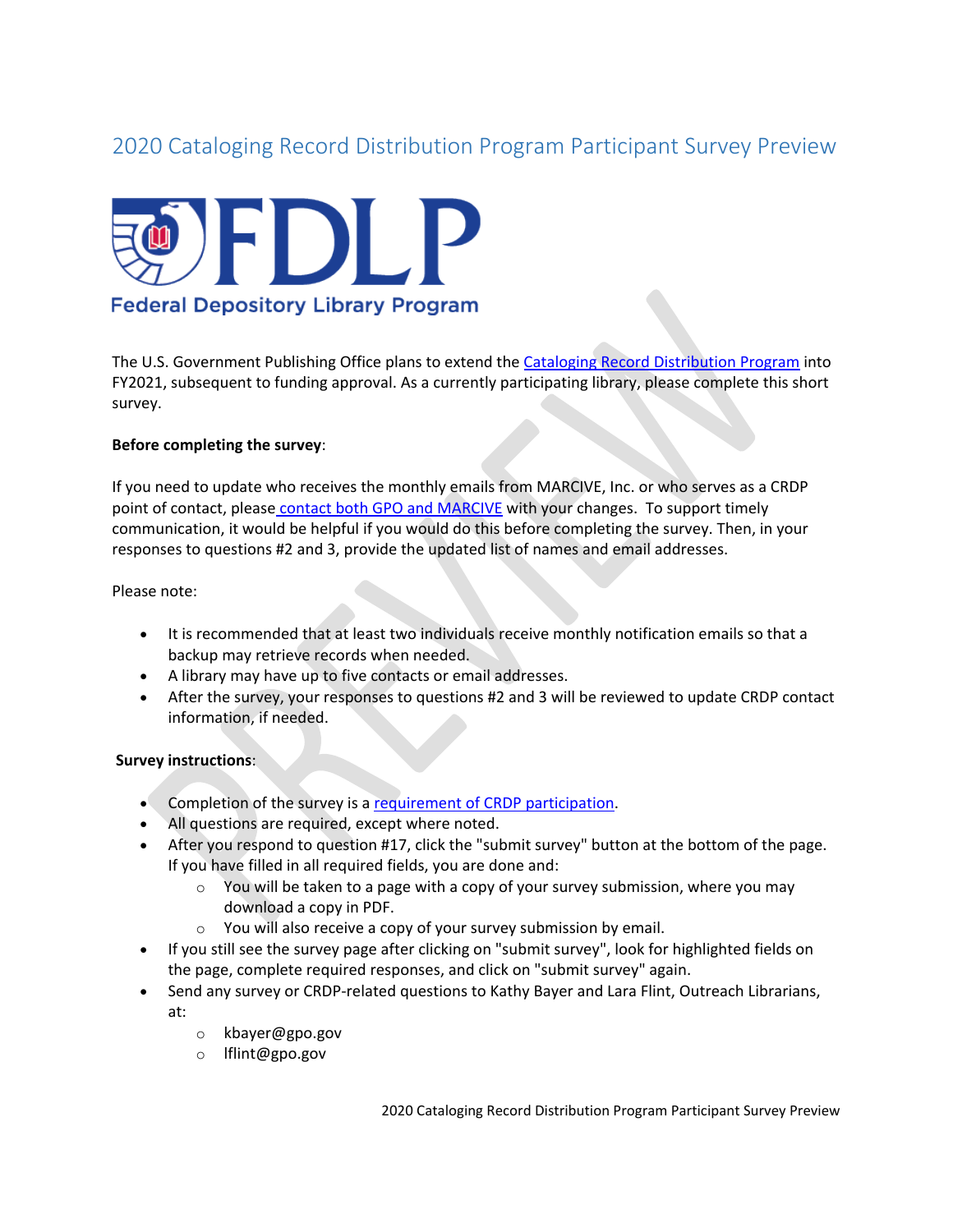## **SURVEY**

Library information. Fill in:

- Your depository library number/institution (from a drop-down)
- Your first and last name
- Your position title
- Your email address (*Please note: a copy of the survey submission will be sent to this email address*)
- Your phone number
- Library director's first and last name
- Library director's email address
- Your library's integrated library system

### **Questions**

- 1. CRDP services currently profiled to receive (select all that apply)
	- $\Box$  New records for all formats
	- $\Box$  New records only for selected format(s), such as online only publications only
	- $\Box$  Changed records
	- $\Box$  Records which do not have item numbers or have inactive item numbers
	- □ Local holding codes
	- $\Box$  Local holding fields
	- OCLC holdings
	- □ Monthly Records Lists
	- □ FDLP Basic Collection catalog records (sent once in a single batch)
- 2. List the first and last name and email address of the primary CRDP point of contact at your library.
- 3. (optional). List the first and last names and email addresses of additional CRDP contacts, including those receiving monthly email notifications about CRDP records availability. **You may list up to four additional contacts.**
- 4. Does your library plan to continue participation in the CRDP through 2020 and in 2021? Yes/No. If no, please explain.
- 5. Does your library pick up the CRDP records every month and review and load them to your library system right away? Or, if your library has OCLC WMS, do you check your records after your local holdings are attached? Yes/No. If no, please explain.
- 6. Does your library meet [GPO's requirements for participation](https://www.fdlp.gov/catalogingandclassification/cataloging-record-distribution-program#part_req) in the CRDP? Yes/No. If no, please explain.
- 7. If you have contacted MARCIVE, Inc. representatives for assistance, have your needs been addressed and fulfilled in a timely manner? Yes/No. If no, please provide a brief summary of the issue and how it was not resolved.